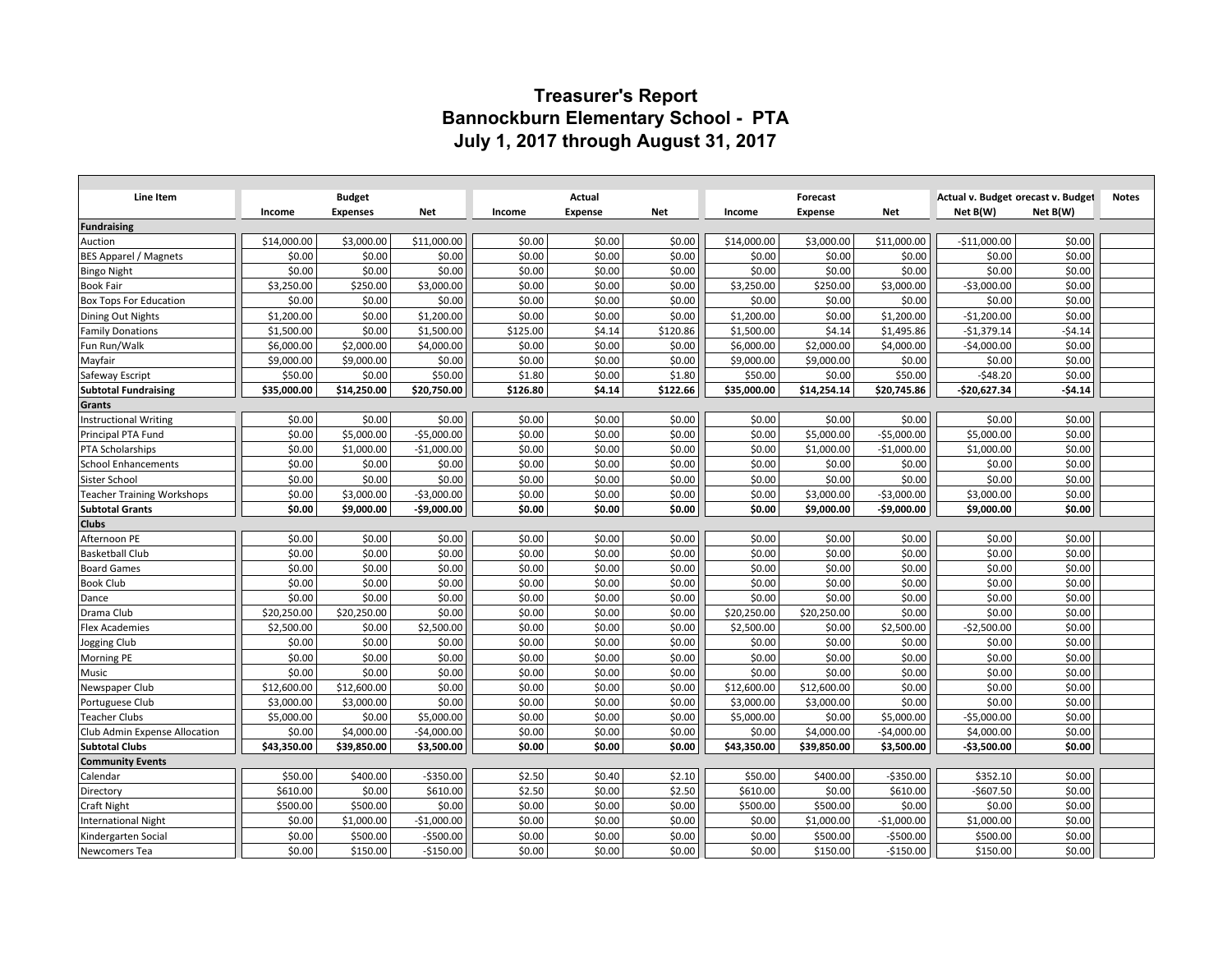## **Treasurer's Report Bannockburn Elementary School - PTA July 1, 2017 through August 31, 2017**

| Line Item                            | <b>Budget</b> |                 |               | Actual   |                |            |             | Forecast       |               | Actual v. Budget orecast v. Budget | <b>Notes</b> |  |
|--------------------------------------|---------------|-----------------|---------------|----------|----------------|------------|-------------|----------------|---------------|------------------------------------|--------------|--|
|                                      | Income        | <b>Expenses</b> | Net           | Income   | <b>Expense</b> | <b>Net</b> | Income      | <b>Expense</b> | <b>Net</b>    | Net B(W)                           | Net B(W)     |  |
| <b>Variety Show</b>                  | \$5,000.00    | \$5,000.00      | \$0.00        | \$0.00   | \$0.00         | \$0.00     | \$5,000.00  | \$5,000.00     | \$0.00        | \$0.00                             | \$0.00       |  |
| <b>Welcome Back Picnic</b>           | \$1,400.00    | \$1,675.00      | $-5275.00$    | \$0.00   | \$0.00         | \$0.00     | \$1,400.00  | \$1,675.00     | $-5275.00$    | \$275.00                           | \$0.00       |  |
| <b>Subtotal Community Events</b>     | \$7,560.00    | \$9,225.00      | $-$1,665.00$  | \$5.00   | \$0.40         | \$4.60     | \$7,560.00  | \$9,225.00     | $-$1,665.00$  | \$1,669.60                         | \$0.00       |  |
| <b>Community Support</b>             |               |                 |               |          |                |            |             |                |               |                                    |              |  |
| <b>Cluster Support</b>               | \$0.00        | \$300.00        | $-5300.00$    | \$0.00   | \$0.00         | \$0.00     | \$0.00      | \$300.00       | $-5300.00$    | \$300.00                           | \$0.00       |  |
| <b>Community Service</b>             | \$0.00        | \$300.00        | $-5300.00$    | \$0.00   | \$0.00         | \$0.00     | \$0.00      | \$300.00       | $-5300.00$    | \$300.00                           | \$0.00       |  |
| <b>Subtotal Community Support</b>    | \$0.00        | \$600.00        | $-$600.00$    | \$0.00   | \$0.00         | \$0.00     | \$0.00      | \$600.00       | $-$600.00$    | \$600.00                           | \$0.00       |  |
| <b>Student Support</b>               |               |                 |               |          |                |            |             |                |               |                                    |              |  |
| Artist in Residence                  | \$0.00        | \$9,000.00      | $-$9,000.00$  | \$0.00   | \$0.00         | \$0.00     | \$0.00      | \$9,000.00     | $-$9,000.00$  | \$9,000.00                         | \$0.00       |  |
| <b>Assignment Books</b>              | \$0.00        | \$650.00        | $-$ \$650.00  | \$0.00   | \$0.00         | \$0.00     | \$0.00      | \$650.00       | $-5650.00$    | \$650.00                           | \$0.00       |  |
| <b>Cultural Arts Enrichment</b>      | \$0.00        | \$4,000.00      | $-$4,000.00$  | \$0.00   | \$0.00         | \$0.00     | \$0.00      | \$4,000.00     | $-$4,000.00$  | \$4,000.00                         | \$0.00       |  |
| Field Day                            | \$0.00        | \$350.00        | $-5350.00$    | \$0.00   | \$0.00         | \$0.00     | \$0.00      | \$350.00       | $-$350.00$    | \$350.00                           | \$0.00       |  |
| <b>Fifth Grade Promotion Support</b> | \$0.00        | \$500.00        | $-5500.00$    | \$0.00   | \$0.00         | \$0.00     | \$0.00      | \$500.00       | $-5500.00$    | \$500.00                           | \$0.00       |  |
| Kindergarten Orientation             | \$0.00        | \$150.00        | $-$150.00$    | \$0.00   | \$0.00         | \$0.00     | \$0.00      | \$150.00       | $-$150.00$    | \$150.00                           | \$0.00       |  |
| Math Day                             | \$0.00        | \$350.00        | $-$ \$350.00  | \$0.00   | \$0.00         | \$0.00     | \$0.00      | \$350.00       | $-$350.00$    | \$350.00                           | \$0.00       |  |
| <b>Recess Equipment</b>              | \$0.00        | \$300.00        | $-5300.00$    | \$0.00   | \$0.00         | \$0.00     | \$0.00      | \$300.00       | $-5300.00$    | \$300.00                           | \$0.00       |  |
| Safety Patrol                        | \$0.00        | \$300.00        | $-$300.00$    | \$0.00   | \$0.00         | \$0.00     | \$0.00      | \$300.00       | $-5300.00$    | \$300.00                           | \$0.00       |  |
| <b>STEM Activities</b>               | \$0.00        | \$2,000.00      | $-$2,000.00$  | \$0.00   | \$0.00         | \$0.00     | \$0.00      | \$2,000.00     | $-$2,000.00$  | \$2,000.00                         | \$0.00       |  |
| STEM/Arts                            | \$0.00        | \$500.00        | $-5500.00$    | \$0.00   | \$0.00         | \$0.00     | \$0.00      | \$500.00       | $-5500.00$    | \$500.00                           | \$0.00       |  |
| <b>Wednesday Envelopes</b>           | \$0.00        | \$650.00        | $-$650.00$    | \$0.00   | \$0.00         | \$0.00     | \$0.00      | \$650.00       | $-$650.00$    | \$650.00                           | \$0.00       |  |
| <b>Subtotal Student Support</b>      | \$0.00        | \$18,750.00     | $-$18,750.00$ | \$0.00   | \$0.00         | \$0.00     | \$0.00      | \$18,750.00    | $-$18,750.00$ | \$18,750.00                        | \$0.00       |  |
| <b>Teacher Support</b>               |               |                 |               |          |                |            |             |                |               |                                    |              |  |
| <b>Staff Appreciation</b>            | \$0.00        | \$4,000.00      | $-54,000.00$  | \$0.00   | \$0.00         | \$0.00     | \$0.00      | \$4,000.00     | $-$4,000.00$  | \$4,000.00                         | \$0.00       |  |
| <b>Teacher Classroom Fund</b>        | \$0.00        | \$6,260.00      | $-$6,260.00$  | \$0.00   | \$0.00         | \$0.00     | \$0.00      | \$6,260.00     | $-$6,260.00$  | \$6,260.00                         | \$0.00       |  |
| <b>Subtotal Teacher Support</b>      | \$0.00        | \$10,260.00     | $-$10,260.00$ | \$0.00   | \$0.00         | \$0.00     | \$0.00      | \$10,260.00    | $-$10,260.00$ | \$10,260.00                        | \$0.00       |  |
| PTA                                  |               |                 |               |          |                |            |             |                |               |                                    |              |  |
| <b>Administrative Fees/Costs</b>     | \$0.00        | \$3,500.00      | $-$3,500.00$  | \$0.00   | \$0.00         | \$0.00     | \$0.00      | \$3,500.00     | $-$3,500.00$  | \$3,500.00                         | \$0.00       |  |
| Audit and Accounting Fees            | \$0.00        | \$1,500.00      | $-$1,500.00$  | \$0.00   | \$0.00         | \$0.00     | \$0.00      | \$1,500.00     | $-$1,500.00$  | \$1,500.00                         | \$0.00       |  |
| Dues from Families                   | \$10,800.00   | \$150.00        | \$10,650.00   | \$585.00 | \$20.28        | \$564.72   | \$10,800.00 | \$150.00       | \$10,650.00   | $-$10,085.28$                      | \$0.00       |  |
| Dues from Staff                      | \$170.00      | \$2.00          | \$168.00      | \$0.00   | \$0.00         | \$0.00     | \$170.00    | \$2.00         | \$168.00      | $-$168.00$                         | \$0.00       |  |
| Insurance                            | \$0.00        | \$225.00        | $-$225.00$    | \$0.00   | \$0.00         | \$0.00     | \$0.00      | \$225.00       | $-$225.00$    | \$225.00                           | \$0.00       |  |
| Interest - Bank Account              | \$5.00        | \$0.00          | \$5.00        | \$0.56   | \$0.00         | \$0.56     | \$5.00      | \$0.00         | \$5.00        | $-54.44$                           | \$0.00       |  |
| <b>MCCPTA Dues</b>                   | \$0.00        | \$275.00        | $-5275.00$    | \$0.00   | \$0.00         | \$0.00     | \$0.00      | \$275.00       | $-5275.00$    | \$275.00                           | \$0.00       |  |
| PTA Landscaping                      | \$0.00        | \$1,000.00      | $-$1,000.00$  | \$0.00   | \$0.00         | \$0.00     | \$0.00      | \$1,000.00     | $-$1,000.00$  | \$1,000.00                         | \$0.00       |  |
| <b>Returned Check Fees</b>           | \$0.00        | \$25.00         | $-525.00$     | \$0.00   | \$0.00         | \$0.00     | \$0.00      | \$25.00        | $-$25.00$     | \$25.00                            | \$0.00       |  |
| <b>Subtotal PTA</b>                  | \$10,975.00   | \$6,677.00      | \$4,298.00    | \$585.56 | \$20.28        | \$565.28   | \$10,975.00 | \$6,677.00     | \$4,298.00    | $-53,732.72$                       | \$0.00       |  |
|                                      |               |                 |               |          |                |            |             |                |               |                                    |              |  |
| <b>Grand Totals</b>                  | \$96.885.00   | \$108.612.00    | $-$11,727.00$ | \$717.36 | \$24.82        | \$692.54   | \$96.885.00 | \$108,616.14   | $-$11,731.14$ | \$12.419.54                        | $-54.14$     |  |

| <b>Cash Flow Analysis (Current)</b> |             | <b>Balance Sheet</b>    |
|-------------------------------------|-------------|-------------------------|
| Beginning Cash 07/01/17             | \$55 749 37 | 52484.72 Cash Balance 0 |

Beginning Cash 07/01/17 **\$55,749.37** 52484.72 Cash Balance 08/31/17 \$28,401.07<br>Projected Annual Surplus (Deficit) **50.00** -\$11,731.14 \$6,735.35 Sales Tax Payable Projected Annual Surplus (Deficit) -\$11,731.14